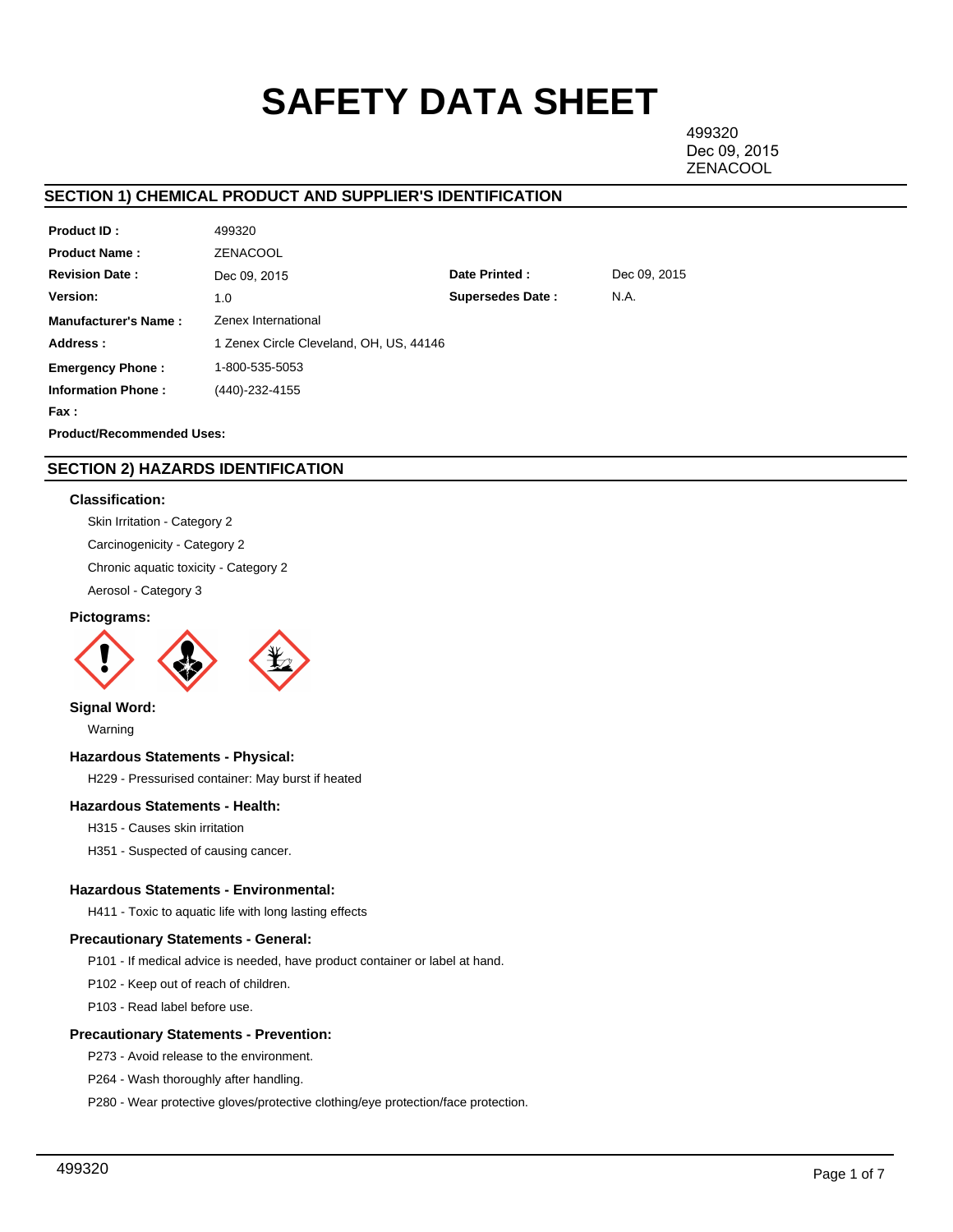P202 - Do not handle until all safety precautions have been read and understood. P210 - Keep away from heat, hot surfaces, sparks, open flames and other ignition sources. No smoking.

P251 - Do not pierce or burn, even after use.

#### **Precautionary Statements - Response:**

P391 - Collect spillage.

P302 + P352 - IF ON SKIN: Wash with plenty of soap and water.

- P332 + P313 If skin irritation occurs: Get medical advice/attention.
- P362 + P364 Take off contaminated clothing. And wash it before reuse.

P308 + P313 - IF exposed or concerned: Get medical advice/attention.

#### **Precautionary Statements - Storage:**

P405 - Store locked up.

P410 - Protect from sunlight.

P412 - Do not expose to temperatures exceeding 50 °C/122 °F.

#### **Precautionary Statements - Disposal:**

P501 - Dispose of contents and container in accordance with all local, regional, national and international regulations.

| <b>SECTION 3) COMPOSITION / INFORMATION ON INGREDIENTS</b> |                            |             |  |  |  |  |
|------------------------------------------------------------|----------------------------|-------------|--|--|--|--|
| <b>CAS</b>                                                 | <b>Chemical Name</b>       | % by Weight |  |  |  |  |
| 0000127-18-4                                               | <b>TETRACHLOROETHYLENE</b> | 60% - 100%  |  |  |  |  |
| 0000124-38-9                                               | CO <sub>2</sub>            | $2\% - 3\%$ |  |  |  |  |
| <b>SECTION 4) FIRST-AID MEASURES</b>                       |                            |             |  |  |  |  |

#### **Inhalation:**

Remove source of exposure or move person to fresh air and keep comfortable for breathing.

If exposed/feel unwell/concerned: Call a POISON CENTER/doctor.

Eliminate all ignition sources if safe to do so.

#### **Eye Contact:**

Remove source of exposure or move person to fresh air. Rinse eyes cautiously with lukewarm, gently flowing water for several minutes, while holding the eyelids open. Remove contact lenses, if present and easy to do. Continue rinsing for a duration of 15-20 minutes. Take care not to rinse contaminated water into the unaffected eye or onto the face. If eye irritation persists: Get medical advice/attention.

#### **Skin Contact:**

Take off immediately all contaminated clothing, shoes and leather goods (e.g. watchbands, belts). Gently blot or brush away excess product. Wash with plenty of lukewarm, gently flowing water for a duration of 15-20 minutes. Call a POISON CENTER/doctor if you feel unwell. Store contaminated clothing under water and wash before reuse or discard.

#### **Ingestion:**

Rinse mouth. Do NOT induce vomiting. Immediately call a POISON CENTER/doctor. If vomiting occurs naturally, lie on your side, in the recovery position.

Never give anything by mouth to an unconscious or convulsing victim. Keep person warm and quiet.

# **SECTION 5) FIRE-FIGHTING MEASURES**

#### **Suitable Extinguishing Media:**

Use water, fog, dry chemical, or carbon dioxide.

Carbon dioxide can displace oxygen. Use caution when applying carbon dioxide in confined spaces. Simultaneous use of foam and water on the same surface is to be avoided as water destroys the foam.

#### **Unsuitable Extinguishing Media:**

Water may be ineffective but can be used to cool containers exposed to heat or flame.

#### **Specific Hazards in Case of Fire:**

Contents under pressure. Keep away from ignition sources and open flames. Exposure of containers to extreme heat and flames can cause them to rupture often with violent force.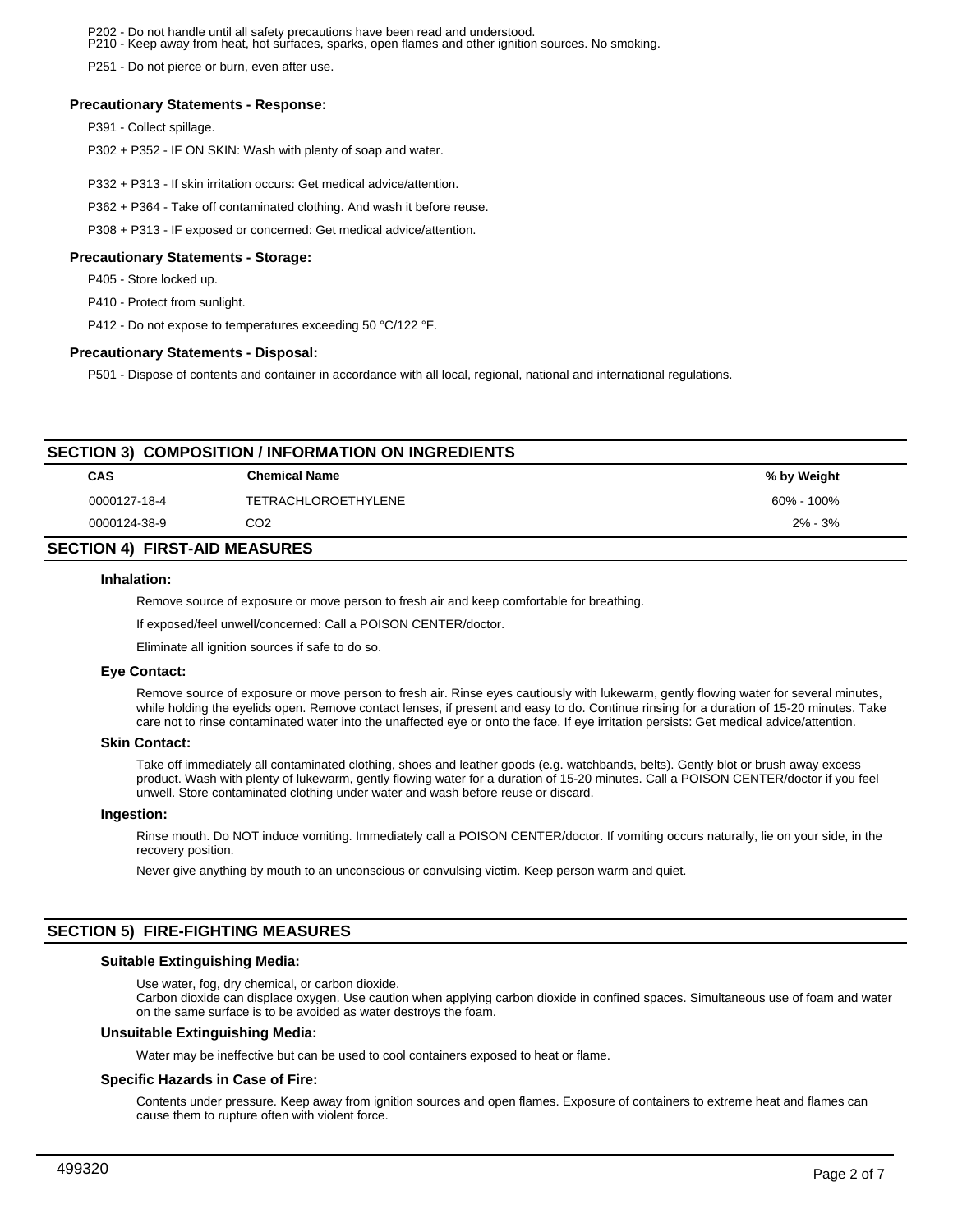Aerosol cans may rupture when heated. Heated cans may burst.

In fire, will decompose to carbon dioxide, carbon monoxide

#### **Fire-Fighting Procedures:**

Isolate immediate hazard area and keep unauthorized personnel out. Stop spill/release if it can be done safely. Move undamaged containers from immediate hazard area if it can be done safely. Water spray may be useful in minimizing or dispersing vapors and to protect personnel.

Dispose of fire debris and contaminated extinguishing water in accordance with official regulations.

#### **Special Protective Actions:**

Wear protective pressure self-contained breathing apparatus (SCBA)and full turnout gear.

Care should always be exercised in dust/mist areas.

## **SECTION 6) ACCIDENTAL RELEASE MEASURES**

#### **Emergency Procedure:**

Flammable/combustible material.

ELIMINATE all ignition sources (no smoking, flares, sparks, or flames in immediate area). Stay upwind; keep out of low areas. Immediately turn off or isolate any source of ignition. Keep unnecessary people away; isolate hazard area and deny entry. Do not touch or walk through spilled material. Clean up immediately. Use absorbent sweeping compound to soak up material and put into suitable container for proper disposal.

#### **Recommended Equipment:**

Positive pressure, full-face piece self-contained breathing apparatus(SCBA), or positive pressure supplied air respirator with escape SCBA (NIOSH approved).

#### **Personal Precautions:**

ELIMINATE all ignition sources (no smoking, flares, sparks, or flames in immediate area). Use explosion proof equipment. Avoid breathing vapor. Avoid contact with skin, eye or clothing. Do not touch damaged containers or spilled materials unless wearing appropriate protective clothing.

#### **Environmental Precautions:**

Stop spill/release if it can be done safely. Prevent spilled material from entering sewers, storm drains, other unauthorized drainage systems and natural waterways by using sand, earth, or other appropriate barriers.

# **SECTION 7) HANDLING AND STORAGE**

#### **General:**

For industrial and institutional use only. For use by trained personnel only. Keep away from children. Wash hands after use. Do not get in eyes, on skin or on clothing. Do not breathe vapors or mists. Use good personal hygiene practices. Eating, drinking and smoking in work areas is prohibited. Remove contaminated clothing and protective equipment before entering eating areas. Eyewash stations and showers should be available in areas where this material is used and stored.

#### **Ventilation Requirements:**

Use only with adequate ventilation to control air contaminants to their exposure limits. The use of local ventilation is recommended to control emissions near the source.

#### **Storage Room Requirements:**

Keep container(s) tightly closed and properly labeled. Store in cool, dry, well-ventilated areas away from heat, direct sunlight and incompatibilities. Store in approved containers and protect against physical damage. Keep containers securely sealed when not in use. Indoor storage should meet OSHA standards and appropriate fire codes. Containers that have been opened must be carefully resealed to prevent leakage. Empty container retain residue and may be dangerous.

Do not cut, drill, grind, weld, or perform similar operations on or near containers. Do not pressurize containers to empty them. Ground all structures, transfer containers and equipment to conform to the national electrical code. Use procedures that prevent static electrical sparks. Static electricity may accumulate and create a fire hazard.

Store at temperatures below 120°F.

## **SECTION 8) EXPOSURE CONTROLS, PERSONAL PROTECTION**

#### **Eye Protection:**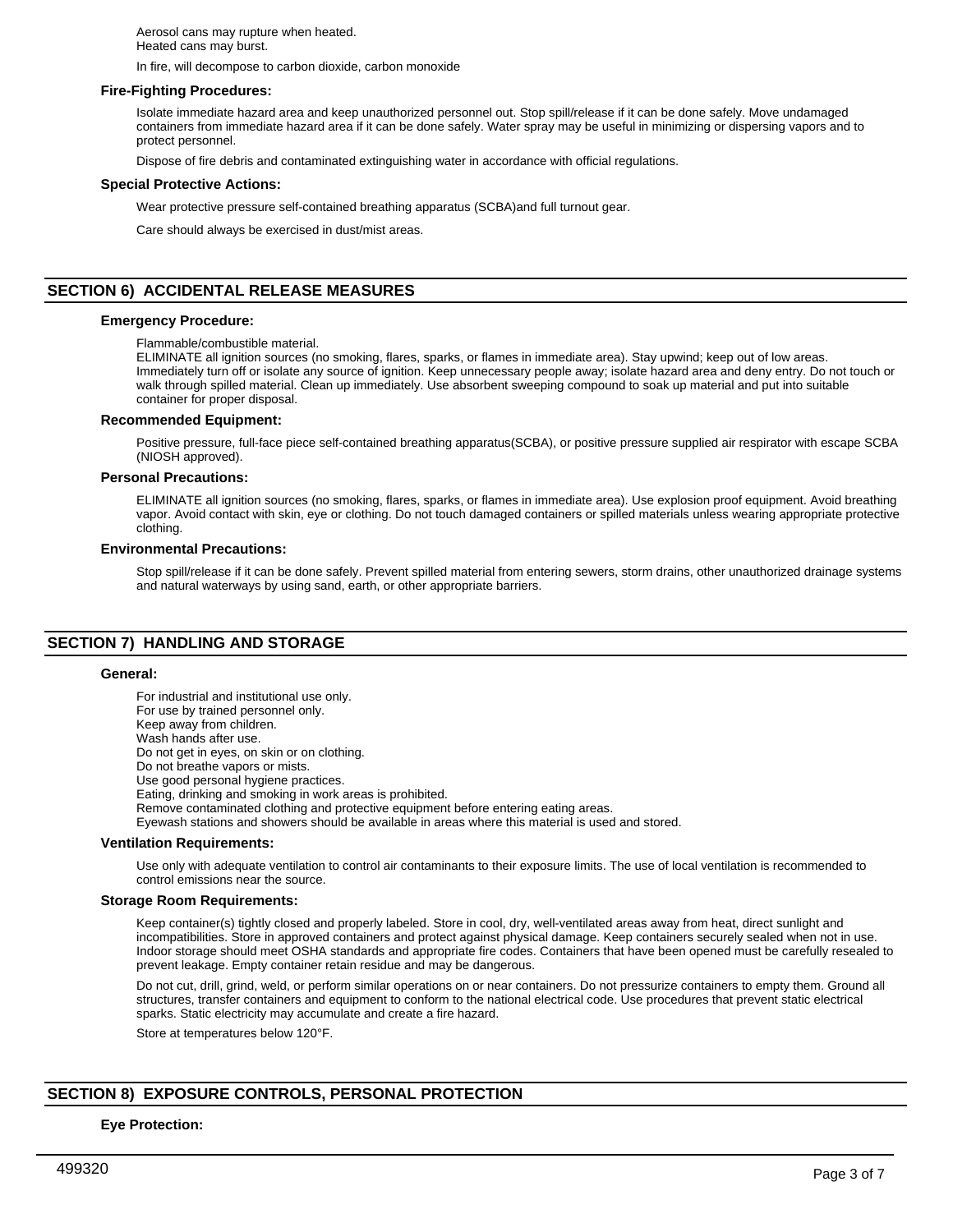Chemical goggles, safety glasses with side shields or vented/splash proof goggles. Contact lenses may absorb irritants. Particles may adhere to lenses and cause corneal damage.

### **Skin Protection:**

Wear gloves, long sleeved shirt, long pants and other protective clothing as required to minimize skin contact.

Use of gloves approved to relevant standards made from the following materials may provide suitable chemical protection: PVC, neoprene or nitrile rubber gloves. Suitability and durability of a glove is dependent on usage, e.g. frequency and duration of contact, chemical resistance of glove material, glove thickness, dexterity. Always seek advice from glove suppliers. Contaminated gloves should be replaced. Chemical-resistant clothing is recommended to avoid prolonged contact. Avoid unnecessary skin contact.

#### **Respiratory Protection:**

If engineering controls do not maintain airborne concentrations to a level which is adequate to protect worker, a respiratory protection program that meets or is equivalent to OSHA 29 CFR 1910.134 and ANSI Z88.2 should be followed. Check with respiratory protective equipment suppliers. Where air-filtering respirators are suitable, select an appropriate combination of mask and filter. Select a filter suitable for combined particulate/organic gases and vapors.

When spraying more than one half can continuously or more than one can consecutively, use NIOSH approved respirator.

| <b>Chemical Name</b>                  | OSHA<br>TWA<br>(ppm)   | <b>OSHA</b><br><b>TWA</b><br>(mg/m3) | <b>OSHA</b><br><b>STEL</b><br>(ppm)        | OSHA<br>STEL<br>(mg/m3) | OSHA-<br>Tables-<br>Z1,2,3 | <b>OSHA</b><br>Carcinogen | <b>OSHA</b><br>Skin<br>designation | <b>NIOSH</b><br>TWA<br>(ppm) | <b>NIOSH</b><br>TWA<br>(mg/m3) | <b>NIOSH</b><br><b>STEL</b><br>(ppm) | <b>NIOSH</b><br><b>STEL</b><br>(mg/m3) | <b>NIOSH</b><br>Carcinogen |
|---------------------------------------|------------------------|--------------------------------------|--------------------------------------------|-------------------------|----------------------------|---------------------------|------------------------------------|------------------------------|--------------------------------|--------------------------------------|----------------------------------------|----------------------------|
| CO <sub>2</sub>                       | 5000                   | 9000                                 |                                            |                         |                            |                           |                                    | 5000                         | 9000                           | 30000                                | 54000                                  |                            |
| <b>TETRACHLOROETHY</b><br><b>LENE</b> | 100 (a)<br>200 ceiling |                                      | 300ppm /5<br>mins. in<br>any 3 hrs.<br>(a) |                         | 1,2                        |                           |                                    | b                            |                                |                                      |                                        |                            |

| <b>Chemical Name</b>            | ACGIH<br>TWA<br>(ppm) | <b>ACGIH</b><br>TWA<br>(mg/m3) | ACGIH<br><b>STEL</b><br>(ppm) | ACGIH<br><b>STEL</b><br>(mg/m3) |
|---------------------------------|-----------------------|--------------------------------|-------------------------------|---------------------------------|
| CO <sub>2</sub>                 | 5000                  | 9000                           | 30000                         | 54000                           |
| <b>TETRACHLOROETHY</b><br>I FNF | 25                    | 170                            | 100                           | 685                             |

# **SECTION 9) PHYSICAL AND CHEMICAL PROPERTIES**

## **Physical and Chemical Properties**

| Density                      | 12.68512 lb/gal   |  |
|------------------------------|-------------------|--|
| Density VOC                  | 0.00000 lb/gal    |  |
| % VOC                        | 0.00000%          |  |
| VOC Actual                   | 0.00000 lb/gal    |  |
| <b>VOC Actual</b>            | 0.00000 g/l       |  |
| Appearance                   | N.A.              |  |
| Odor Threshold               | N.A.              |  |
| Odor Description             | N.A.              |  |
| pH                           | N.A.              |  |
| <b>Water Solubility</b>      | N.A.              |  |
| Flammability                 | Will not burn     |  |
| Flash Point Symbol           | N.A.              |  |
| Flash Point                  | N.A.              |  |
| Viscosity                    | N.A.              |  |
| Lower Explosion Level        | N.A.              |  |
| <b>Upper Explosion Level</b> | N.A.              |  |
| <b>Melting Point</b>         | N.A.              |  |
| Vapor Density                | Slower than ether |  |
| <b>Freezing Point</b>        | N.A.              |  |
| Low Boiling Point            | N.A.              |  |
| High Boiling Point           | N.A.              |  |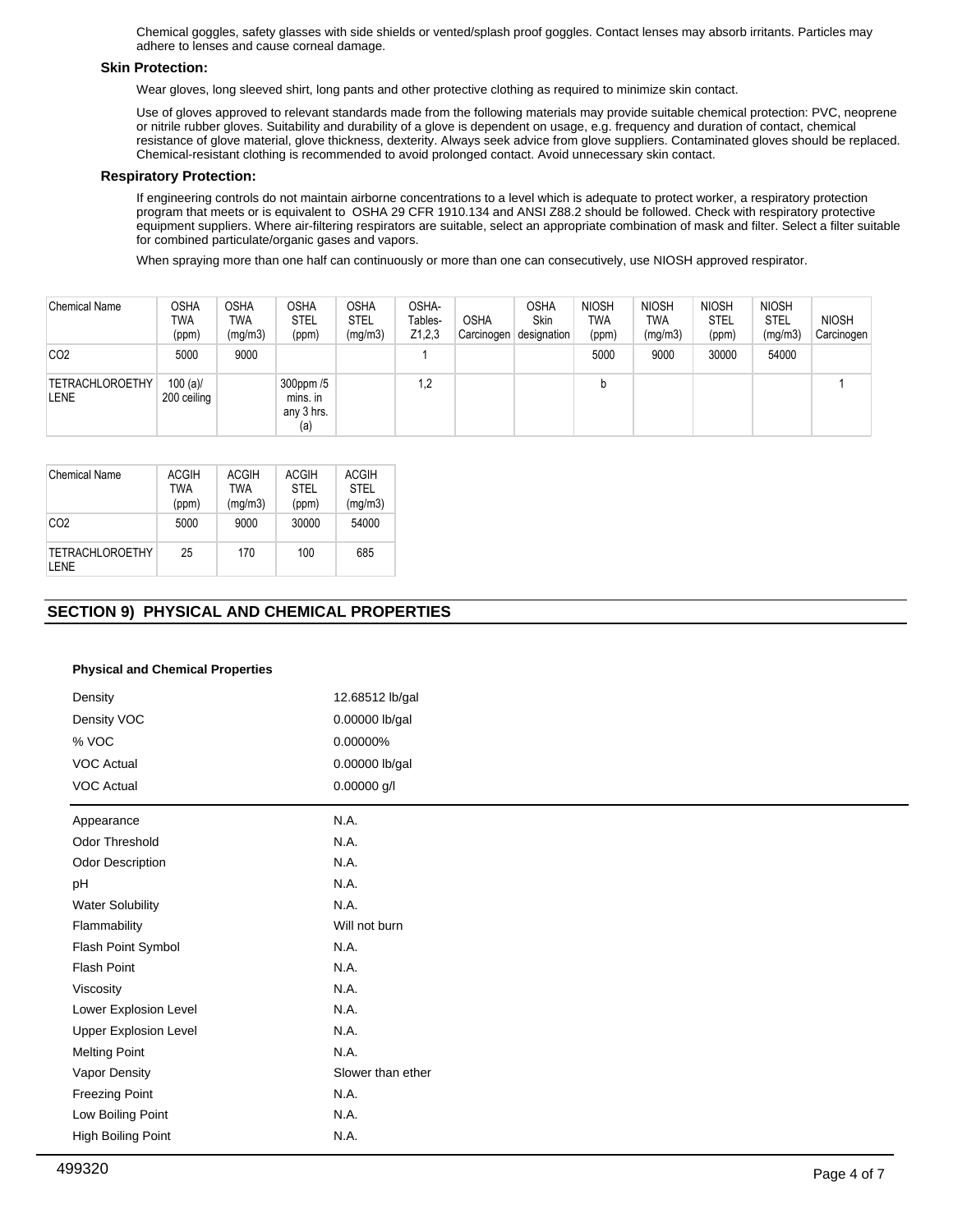# **SECTION 10) STABILITY AND REACTIVITY**

## **Stability:**

Stable.

## **Conditions to Avoid:**

High temperatures.

#### **Incompatible Materials:**

None known.

## **Hazardous Reactions/Polymerization:**

Will not occur.

#### **Hazardous Decomposition Products:**

In fire, will decompose to carbon dioxide, carbon monoxide.

## **SECTION 11) TOXICOLOGICAL INFORMATION**

#### **Skin Corrosion/Irritation:**

Overexposure will cause defatting of skin.

Causes skin irritation

## **Serious Eye Damage/Irritation:**

Overexposure will cause redness and burning sensation.

#### **Carcinogenicity:**

Suspected of causing cancer.

#### **Germ Cell Mutagenicity:**

No data available

#### **Reproductive Toxicity:**

No data available

## **Respiratory/Skin Sensitization:**

No data available

## **Specific Target Organ Toxicity - Single Exposure:**

No data available

#### **Specific Target Organ Toxicity - Repeated Exposure:**

No data available

#### **Aspiration Hazard:**

No data available

## **Acute Toxicity:**

Inhalation: effect of overexposure include irritation of respiratory tract, headache, dizziness, nausea, and loss of coordination. Extreme overexposure may result in unconsciousness and possibly death.

## 0000127-18-4 TETRACHLOROETHYLENE

LC5O (rat): Approximately 3786 ppm (4-hour exposure) (22); approximately 4000 ppm (4-hour exposure) (23) LC50 (mouse): 5200 ppm (4-hour exposure) (24)

LD5O (oral, rat): Approximately 2600 mg/kg (cited as 1.6 mL/kg) (20)

LD50 (oral, male rat): 3835 mg/kg (25)

LD50 (oral, female rat): 3005 mg/kg (25)

LD50 (dermal, rabbit): Greater than 3245 mg/kg (0/5 animals died) (2)

## **SECTION 12) ECOLOGICAL INFORMATION**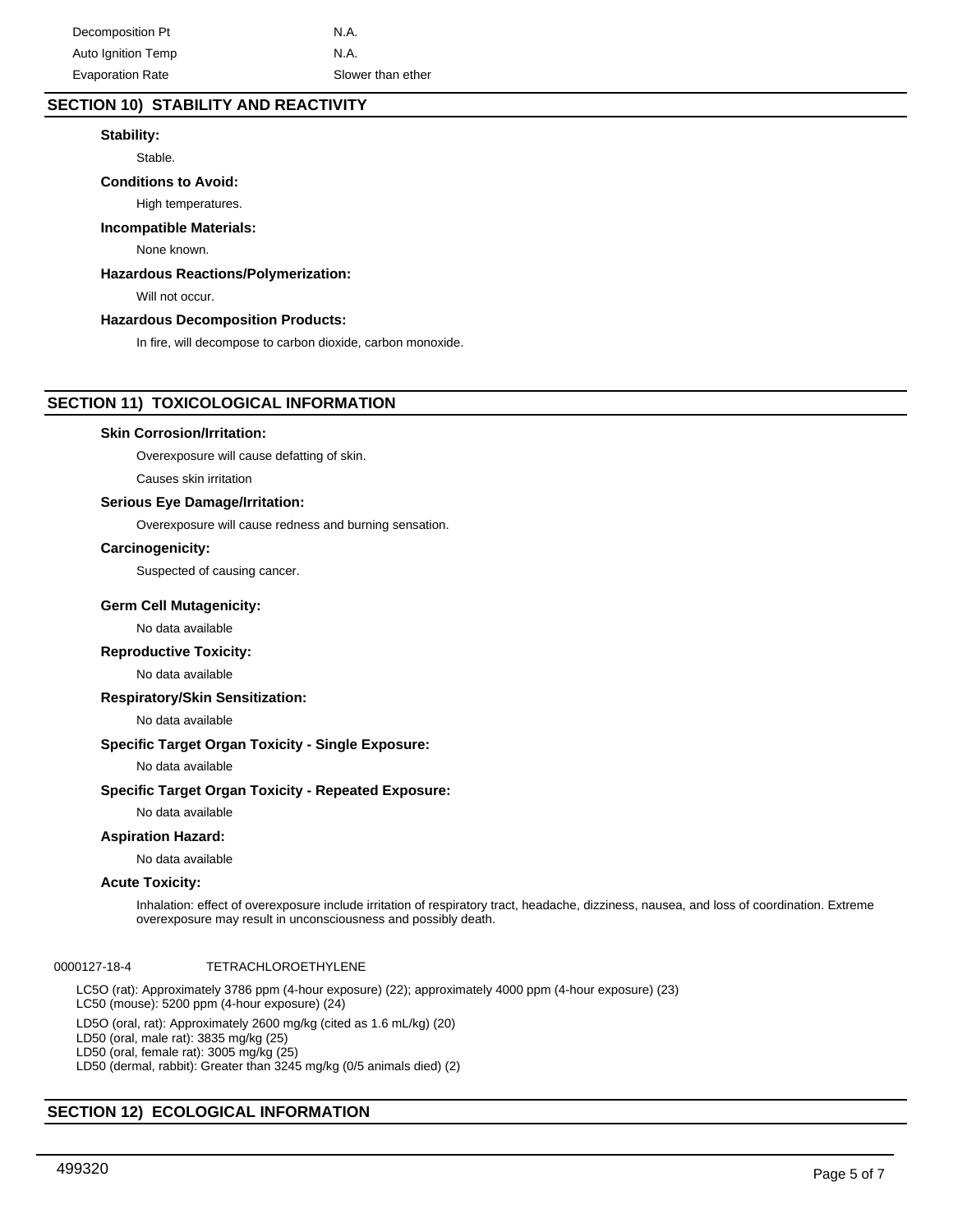## **Toxicity:**

No data available.

Toxic to aquatic life with long lasting effects

## **Persistence and Degradability:**

No data available.

# **Bio-Accumulative Potential:**

No data available.

## **Mobility in Soil:**

No data available.

## **Other Adverse Effects:**

No data available.

# **SECTION 13) DISPOSAL CONSIDERATIONS**

## **Water Disposal:**

Under RCRA, it is the responsibility of the user of the product, to determine a the time of disposal whether the product meets RCRA criteria for hazardous waste. Waste management should be in full compliance with federal, state, and local laws.

Empty containers retain product residue which may exhibit hazards of material, therefore do not pressurize, cut, glaze, weld or use for any other purposes. Return drums to reclamation centers for proper cleaning and reuse.

# **SECTION 14) TRANSPORT INFORMATION**

## **U.S. DOT Information:**

Consumer Commodity, ORM-D

#### **IMDG Information:**

Consumer Commodity, ORM-D

## **IATA Information:**

Consumer Commodity, ORM-D

# **SECTION 15) REGULATORY INFORMATION**

| CAS          | <b>Chemical Name</b>      | % By Weight | <b>Regulation List</b>                                                                                                  |
|--------------|---------------------------|-------------|-------------------------------------------------------------------------------------------------------------------------|
| 0000124-38-9 | CO <sub>2</sub>           |             | 2% - 3% SARA312, TSCA, ACGIH, OSHA                                                                                      |
| 0000127-18-4 | <b>TETRACHLOROETHYLEN</b> |             | 60% - 100% CERCLA, HAPS, SARA312, SARA313, VOC exempt, TSCA, RCRA, ACGIH, CA Prop65 - California Proposition<br>65.OSHA |

# **SECTION 16) OTHER INFORMATION**

## **Glossary:**

\* There are points of differences between OSHA GHS and UN GHS. In 90% of the categories, they can be used interchangeably, but for the Skin Corrosion/Irritant Category and the Specific Target Organ Toxicity (Single and Repeated Exposure) Categories. In these cases, our system will say UN GHS.

ACGIH- American Conference of Governmental Industrial Hygienists; ANSI- American National Standards Institute; Canadian TDG-Canadian Transportation of Dangerous Goods; CAS- Chemical Abstract Service; Chemtrec- Chemical Transportation Emergency Center (US); CHIP- Chemical Hazard Information and Packaging; DSL- Domestic Substances List; EC- Equivalent Concentration; EH40 (UK)- HSE Guidance Note EH40 Occupational Exposure Limits; EPCRA- Emergency Planning and Community Right-To-Know Act; ESL- Effects screening levels; HMIS- Hazardous Material Information Service; LC- Lethal Concentration; LD- Lethal Dose; NFPA- National Fire Protection Association; OEL- Occupational Exposure Limits; OSHA- Occupational Safety and Health Administration, US Department of Labor; PEL- Permissible Exposure Limit; SARA (Title III)- Superfund Amendments and Reauthorization Act; SARA 313- Superfund Amendments and Reauthorization Act, Section 313; SCBA- Self-Contained Breathing Apparatus; STEL- Short Term Exposure Limit; TCEQ - Texas Commission on Environmental Quality; TLV- Threshold Limit Value; TSCA- Toxic Substances Control Act Public Law 94-469; TWA

- Time Weighted Value; US DOT- US Department of Transportation; WHMIS- Workplace Hazardous Materials Information System.